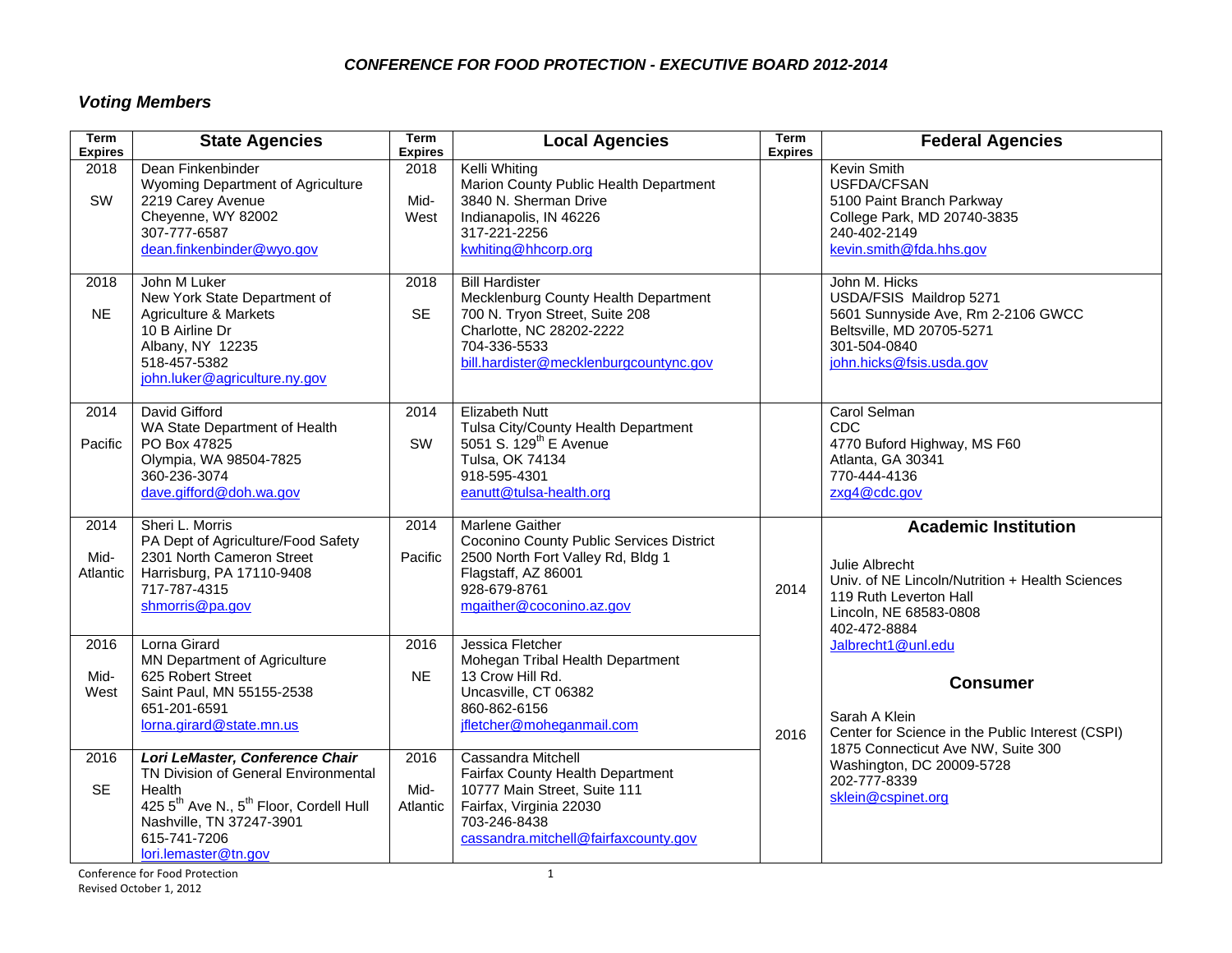#### *CONFERENCE FOR FOOD PROTECTION - EXECUTIVE BOARD 2012-2014*

### *Voting Members, cont.*

| Term<br><b>Expires</b> | <b>Industry</b>                  | Term<br><b>Expires</b> | <b>Industry</b>                        | Term<br><b>Expires</b> | <b>Industry</b>                              |
|------------------------|----------------------------------|------------------------|----------------------------------------|------------------------|----------------------------------------------|
| 2018                   | Ken Rosenwinkel                  | 2014                   | Michael Roberson                       | 2016                   | Larry Eils                                   |
|                        | Supervalu                        |                        | Publix Super Markets, Inc.,            |                        | National Automatic Merchandising Association |
| Food                   | 150 Pierce Road, Suite 200       | Food                   | PO Box 32024                           | Vending                | 3700 Nilson Court                            |
| Store                  | Itasca. IL 60143                 | Manufac-               | Lakeland. FL 33802                     |                        | Harvard. IL 60033                            |
|                        | 630-948-6787                     | turing                 | 863-688-1188                           |                        | 815-382-3547                                 |
|                        | ken.rosenwinkel@supervalu.com    |                        | michael.roberson@publix.com            |                        | rpeonygarden@gmail.com                       |
|                        |                                  |                        |                                        |                        |                                              |
| 2018                   | <b>Becky Stevens Grobbelaar</b>  | 2014                   | Donna M. Garren, PhD, Conference Vice- | 2016                   | <b>Terry Levee</b>                           |
|                        | Yum! Brands, Inc.                |                        | <b>Chair</b>                           |                        | Food Marketing Institute (FMI)               |
| Food                   | 1900 Colonel Sanders Lane        | At Large               | American Frozen Food Institute         | At                     | 2345 Crystal Drive - Suite 800               |
| Service                | Louisville, KY 40213             |                        | 2000 Corporate Ridge, Suite 1000       | Large                  | Arlington, VA 22201                          |
|                        | 770-228-8319                     |                        | McLean, VA 22102                       |                        | 202-220-0659                                 |
|                        | becky.stevens-grobbelaar@yum.com |                        | 703-663-0252                           |                        | tlevee@fmi.org                               |
|                        |                                  |                        | dgarren@affi.com                       |                        |                                              |
|                        |                                  |                        |                                        |                        |                                              |

## *Ex Officio Board Members (non-voting)*

| <b>Council I</b>                    | <b>Council II</b>                      | <b>Council III</b>            |
|-------------------------------------|----------------------------------------|-------------------------------|
| Brenda Bacon, Chair                 | Patrick Guzzle, Chair                  | David Gifford, Chair          |
| Harris Teeter                       | Idaho Department of Health and Welfare | WA State Department of Health |
| 701 Crestdale Road                  | 450 West State Street, 4th Floor       | PO Box 47825                  |
| Matthews, NC 28105                  | Boise, ID 83702                        | Olympia, WA 98504-7825        |
| 704-844-4443                        | 208-334-5938                           | 360-236-3074                  |
| bbacon@harristeeter.com             | guzzlep@dhw.idaho.gov                  | dave.gifford@doh.wa.gov       |
|                                     |                                        |                               |
| Chris Gordon, Vice Chair            | Susan Quam, Vice Chair                 | Todd Rossow, Vice Chair       |
| Virginia Department of Health       | Wisconsin Restaurant Association       | Publix Super Markets, Inc.    |
| 109 Governor Street, 5th Floor      | 2801 Fish Hatchery Road                | 1936 George Jenkins Blvd      |
| Richmond, VA 23219                  | Madison, WI 53713                      | Lakeland. FL 33815            |
| 804-864-7417                        | 608-270-9950                           | 863-688-1188                  |
| christopher.gordon@vdh.virginia.gov | squam@wirestaurant.org                 | todd.rossow@publix.com        |
|                                     |                                        |                               |